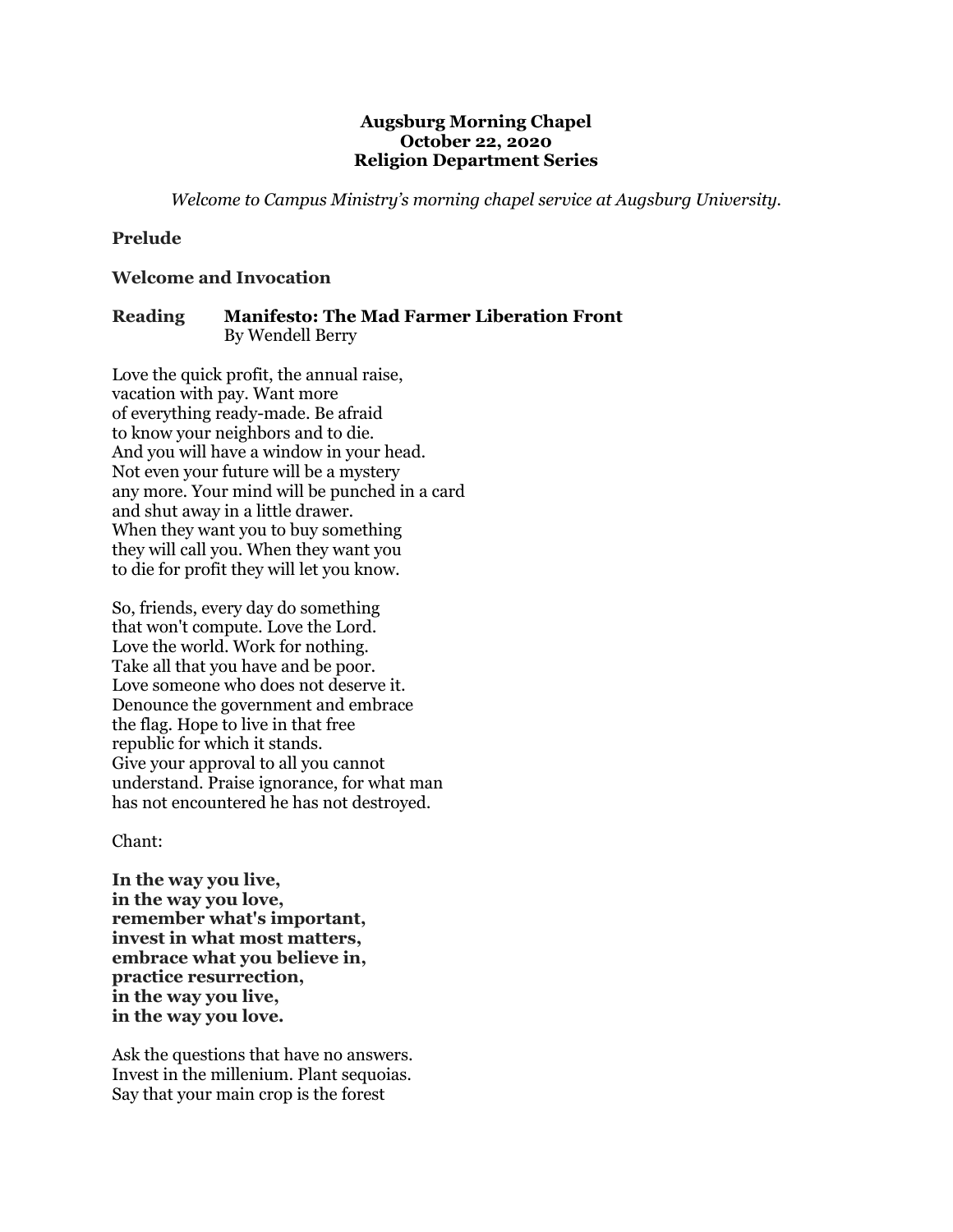that you did not plant, that you will not live to harvest. Say that the leaves are harvested when they have rotted into the mold. Call that profit. Prophesy such returns.

Put your faith in the two inches of humus that will build under the trees every thousand years. Listen to carrion - put your ear close, and hear the faint chattering of the songs that are to come.

Expect the end of the world. Laugh. Laughter is immeasurable. Be joyful though you have considered all the facts. So long as women do not go cheap for power, please women more than men. Ask yourself: Will this satisfy a woman satisfied to bear a child? Will this disturb the sleep of a woman near to giving birth?

Go with your love to the fields. Lie down in the shade. Rest your head in her lap. Swear allegiance to what is nighest your thoughts. As soon as the generals and the politicos can predict the motions of your mind, lose it. Leave it as a sign to mark the false trail, the way you didn't go. Be like the fox who makes more tracks than necessary, some in the wrong direction. Practice resurrection.

### **Chant:**

**In the way you live, in the way you love, remember what's important, invest in what most matters, embrace what you believe in, practice resurrection, in the way you live, in the way you love.**

**Sermon** "Practicing Resurrection During the Pandemics" Matt Maruggi

**Song**